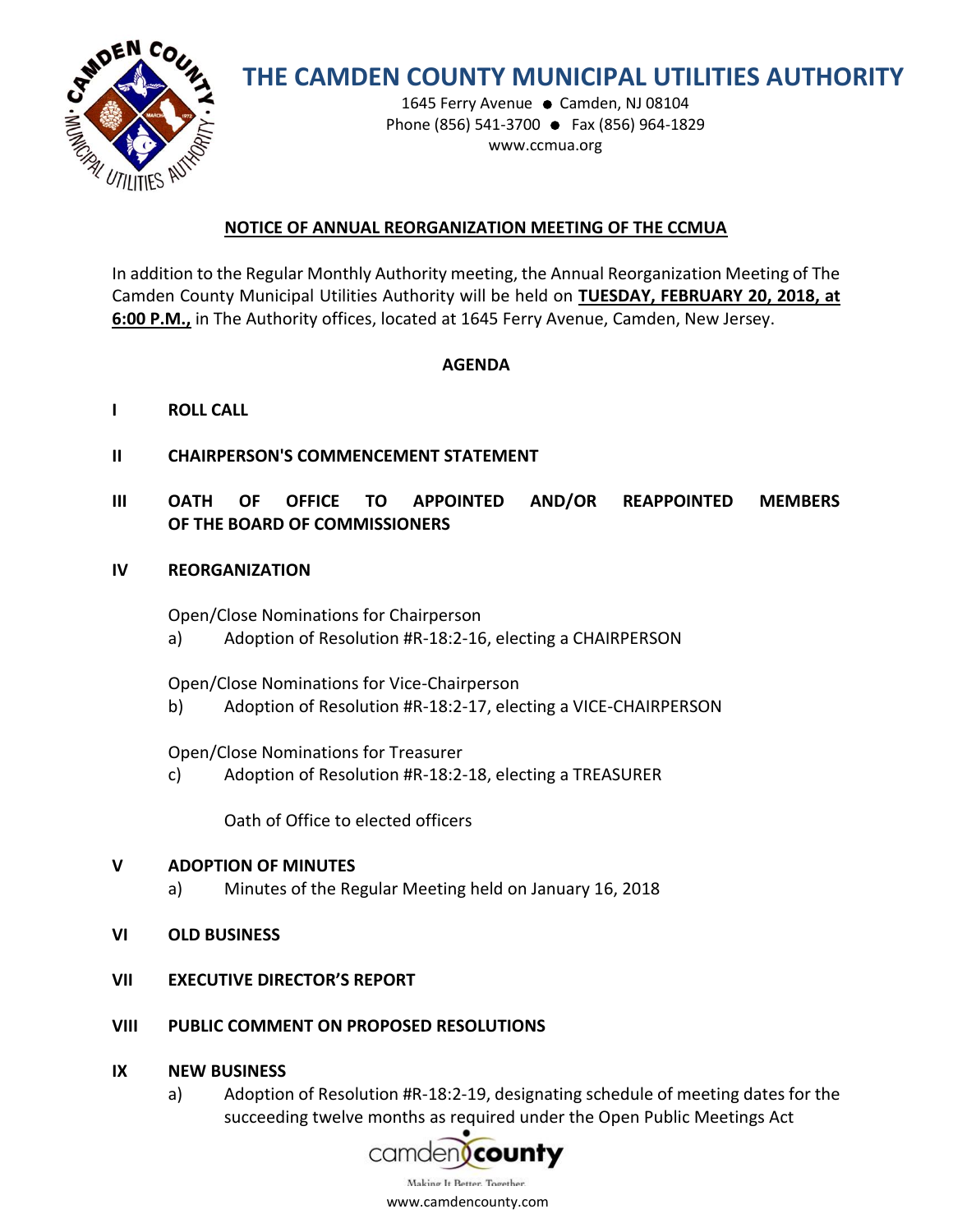- b) Adoption of Resolution #R-18:2-20, designating two newspapers to receive notices
- c) Adoption of Resolution #R-18:2-21, designating Banks of Depository for user revenue
- d) Adoption of Resolution #R-18:2-22, designating Banks of Depository for investments
- e) Adoption of Resolution #R-18:2-23, designating Banks of Depository for its funds
- f) Adoption of Resolution #R-18:2-24, designating a Bank of Depository for investments for the payroll account
- g) Adoption of Resolution #R-18:2-25, designating the custodians of and establishing an Imprest (Petty Cash) fund
- h) Adoption of Resolution #R-18:2-26, authorizing the Executive Director to advertise for Bids for various items during FY 2018
- i) Adoption of Resolution #R-18:2-27, authorizing the execution of purchase orders between the CCMUA and vendors under the New Jersey State Cooperative Purchasing Program FY 2018
- j) Adoption of Resolution #R-18:2-28, regarding the issuance of Requests for Proposals
- k) Adoption of Resolution #R-18:2-29, authorizing use of Camden County's 2018 pool of attorneys for the provision of affirmative action/equal employment opportunity (AA/EEO) services on an as-needed basis
- l) Adoption of Resolution #R-18:2-30, authorizing the execution of an agreement between the CCMUA and Mount Construction Company, Inc., of Berlin, New Jersey for emergency/urgent repair services in accordance with Specification #17- 21
- m) Adoption of Resolution #R-18:2-31, authorizing the execution of an agreement between the CCMUA and Scalfo Electric Incorporated, of Vineland, New Jersey for electrical repairs and services in accordance with Specification #17-29
- n) Adoption of Resolution #R-18:2-32, authorizing the execution of an agreement between the CCMUA and J. T. Seeley and Company, Inc., of Valley Forge, PA for parts for Fairbanks Morse Pumps in accordance with Specification #17-30
- o) Adoption of Resolution #R-18:2-33, authorizing the execution of an agreement between the CCMUA and Solutionwerks, Inc., for supply and delivery of parts for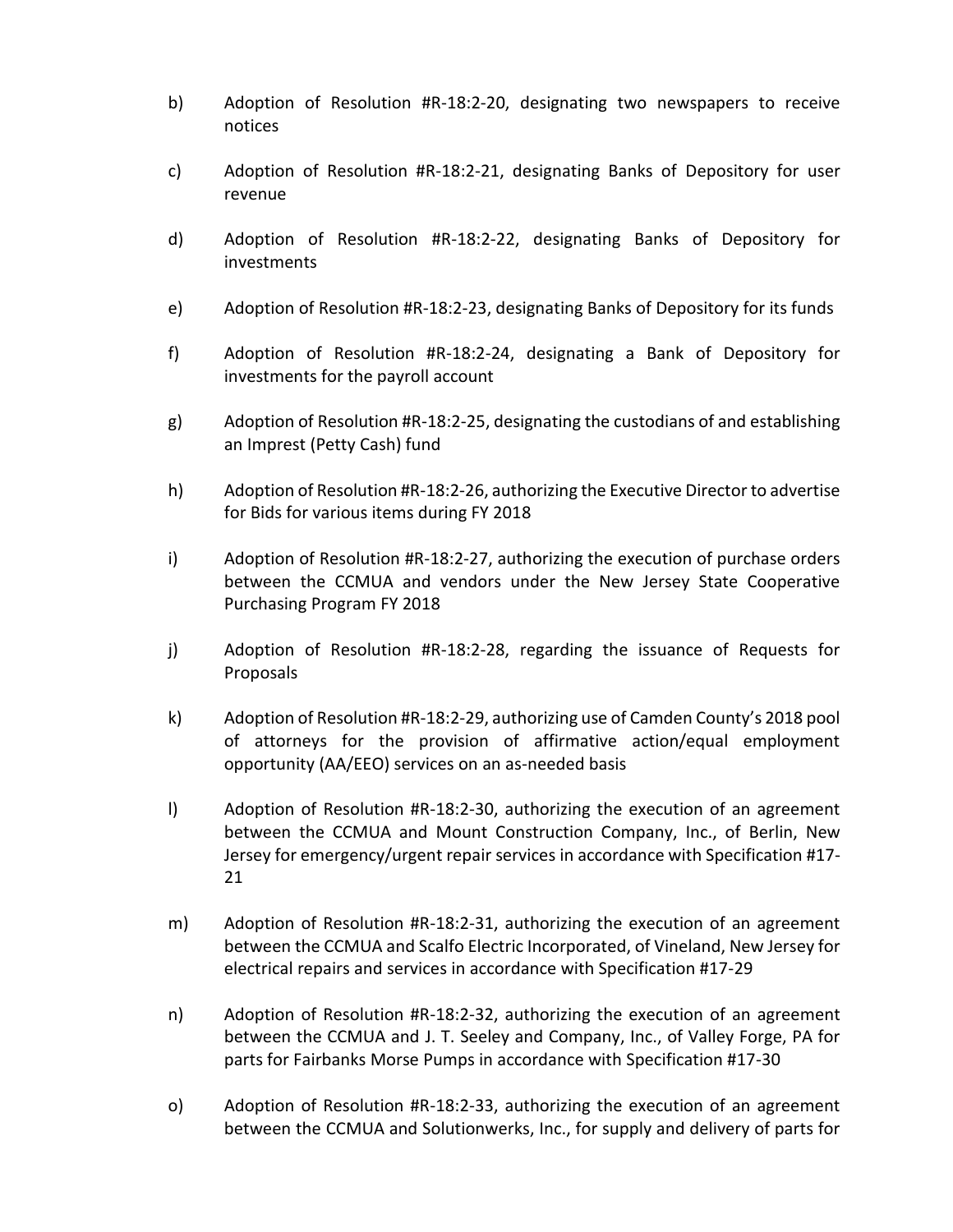Air Products Oxygen Vacuum Swing Absorption Plant in accordance with Specification #17-32

- p) Adoption of Resolution #R-18:2-34, authorizing the execution of an agreement between the CCMUA and JWC Environmental, Inc., of Costa Mesa, California, for the repair of JWC "Channel Monster" Grinders located at various Authority Pump Stations in accordance with Specification #18-01
- q) Adoption of Resolution #R-18:2-35, authorizing execution of a memorandum of agreement with Rowan University for Green Infrastructure Planning and Design Services
- r) Adoption of Resolution #R-18:2-36, authorizing execution of an agreement with the United States Geological Survey for the renewal of stream monitoring services for the Great Egg Harbor River Basin
- s) Adoption of Resolution #R-18:2-37, authorizing award of a non-fair and open contract to Schnader Harrison Segal & Lewis, LLP for DRPA land projects
- t) Adoption of Resolution #R-18:2-38, approving an amendment to the CCMUA's agreement with the Pinelands Commission and Winslow Township regarding interbasin transfer of flow from the Great Egg Harbor and Mullica River Basins
- u) Adoption of Resolution #R-18:2-39, authorizing a payment to Cooper's Ferry Partnership for board participation
- v) Adoption of Resolution #R-18:2-40, authorizing a Direct Connection Agreement with the Delaware River Port Authority
- w) Adoption of Resolution #R-18:2-41, authorizing an agreement with the Delaware River Port Authority for construction of Green Infrastructure
- x) Adoption of Resolution #R-18:2-42, authorizing the execution of an agreement between the CCMUA and Solutionwerks, Inc., of Emmaus, PA for supply of technical services for the Authority's Air Products Vacuum Swing Absorber Plant in accordance with Specification #18-4
- y) Adoption of Resolution #R-18:2-43, authorizing a contract for the Asset Management, Inventory and Procurement, Phase 2 project **(proposals under review – to be sent under separate cover)**
- z) Adoption of Resolution #R-18:2-44, authorizing an agreement between the CCMUA and Emerson for the SCADA Data system **(to be sent under separate cover)**